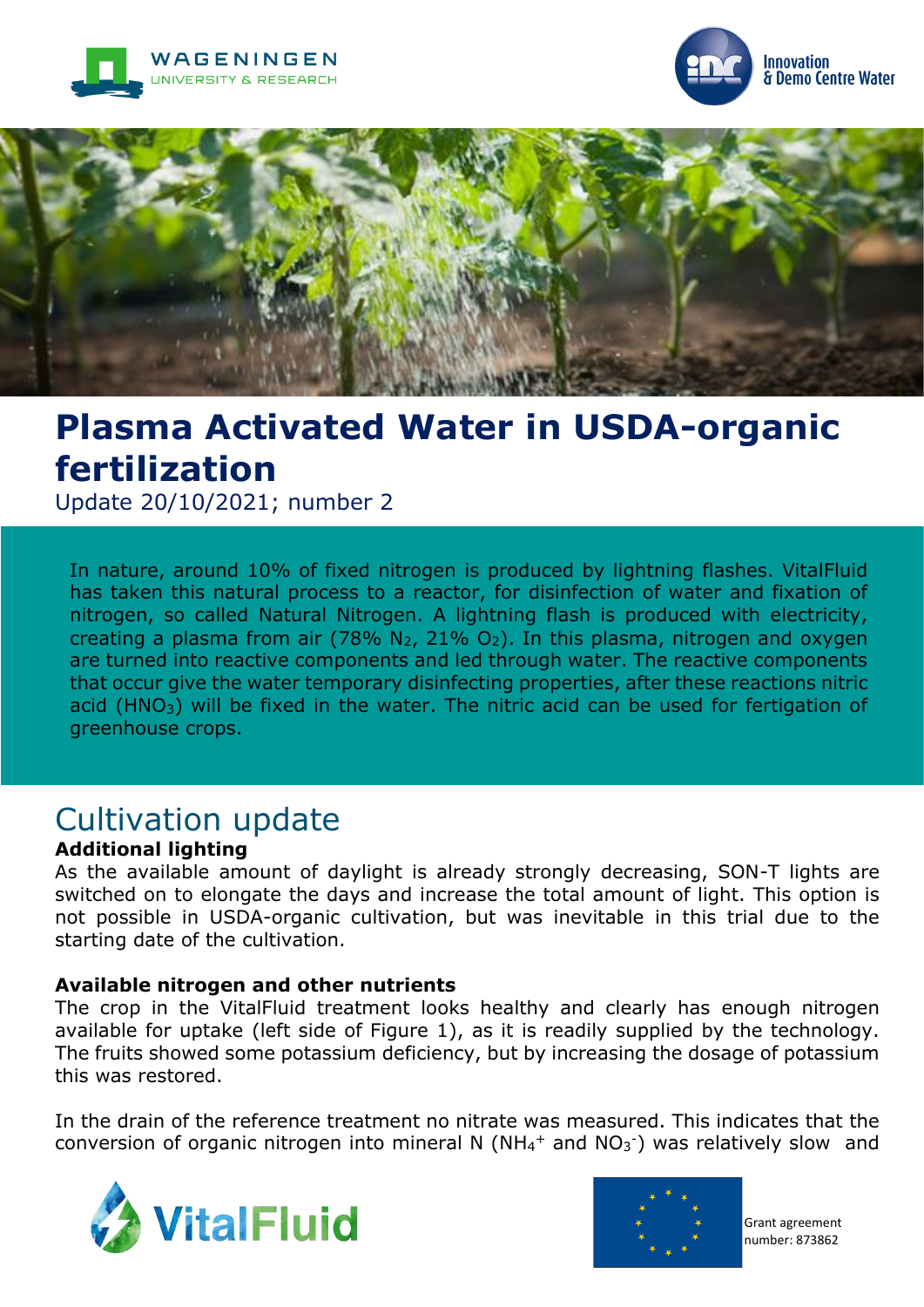



likely all mineral N is taken up by the plants which resulted in complete depletion of the root zone. The total quantity of N being available is not sufficient to cover the demand , which is shown in the crop as N-shortage symptoms. The plants have smaller and less leaves, and the leaves are paler green (right side of Figure 1). To avoid a complete standstill of the plants in the reference, chilean nitrate (NaNO<sub>3</sub>) was added in addition to the organic nitrogen fertilizers, to compensate for the lack of microbial production of nitrate. The lack of microbial conversion of nitrate is possibly due to at one hand a lack of oxygen in the rootzone. It was observed that the substrate is relatively wet and likely the  $O<sub>2</sub>$ consumption by the roots and in addition of the microbiology depleted the oxygen concentration completely. In addition, it might also be possible that the required microbial community could not have settled properly, which is a general problem of substrates. All by all the too low activity or presence of the microbiology in the rootzone, caused suboptimal conditions and too low productivity of the crop.



*Figure 1. Tomato crop (Roterno) for the VitalFluid (left) and reference treatment (right) at 13-10-2021*